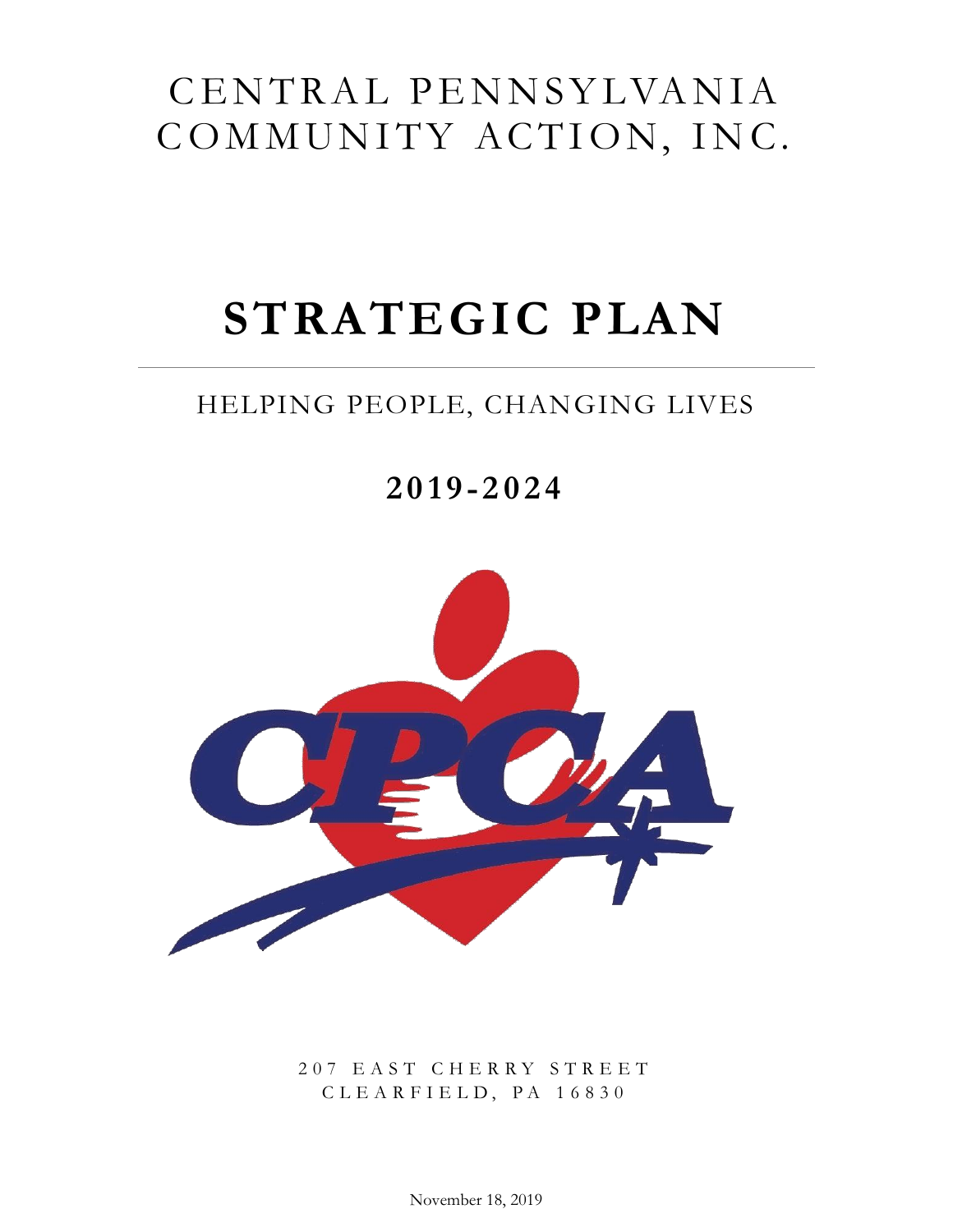### **INDEX**

- HISTORY
- VISION
- MISSION
- STRATEGIC PLAN PARTICIPANTS
- NATIONAL COMMUNITY ACTION GOALS
- PRIORITIES
- HOUSING
- WEATHERIZATION
- TRANSPORTATION

### FAMILY SERVICES

- 12 Employment
- 13 Food & Nutrition
- PRIVATE FUNDING OPPORTUNITIES
- AGENCY INFRASTRUCTURE
- FUTURE STRATEGIES & GOALS
- ONGOING REVIEW AND MONITORING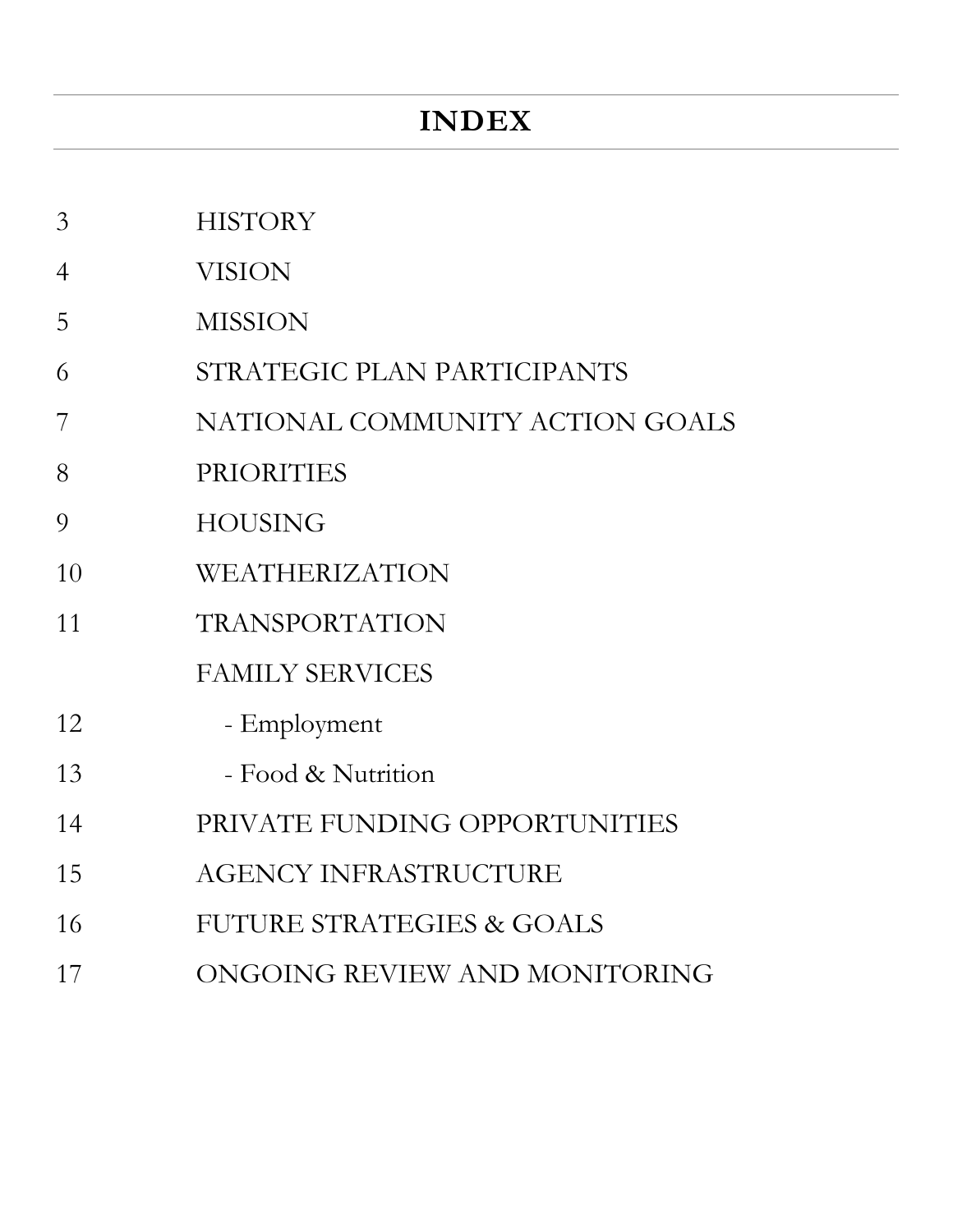# **STRATEGIC PLAN 201 9 - 2 0 2 4**

### **CPCA HISTORY**

#### HELPING PEOPLE. CHANGING LIVES.

Community Action was initially established on November 14, 1965, and was incorporated as Central Pennsylvania Community Action, Inc. (CPCA) on December 14, 1967. The organization embarked on providing services to families and individuals with low to moderate incomes in Centre and Clearfield counties. Today, we have six outreach offices located in Clearfield, DuBois, Houtzdale, Philipsburg, Bellefonte and Aaronsburg, plus three warehouses in Clearfield, to provide quarters for our Weatherization Programs. With all of the various locations, CPCA is able to provide many services to our target sector.

In 1983, CPCA formed an affiliate corporation, Central Pennsylvania Development Corporation (CPDC), to develop, own and manage the real estate holdings of the agency. Today, CPDC has approximately 200 affordable rental units in its portfolio, which includes HUD subsidized housing from four other affiliates: Community Action in Clearfield County (T/A Lawrence Park Village, Clearfield), Curwensville Housing Corporation (T/A Park Avenue Tower, Curwensville), Moshannon Housing Corporation (T/A Moshannon Valley Apartments, Houtzdale), and Leonard Housing Corporation (T/A Leonard Court Apartments, Clearfield).

CPCA has a long and successful history of meeting the diverse needs of low income families and individuals, providing quite an array of services such as affordable housing, weatherization measures to owner-occupied homes and rental properties, as well as supportive services, such as case management that helps address food insecurity, medical transportation, utility assistance, and employment opportunities, while maintaining partnerships with other organizations to fill the gaps, as needed by the clients.

The agency also supports eighteen (18) Food Pantries throughout Centre and Clearfield Counties, which provides the many low income families with various food products, to supplement their monthly needs and also provides some individuals with emergency food when necessary. CPCA also operates a Congregate Meal program, in conjunction with the Area Agency on Aging, for Senior Citizens, at our Houtzdale Family Service Center, that provides nutritional meals on a daily basis.

The CPCA Staff, Board of Directors and affiliate corporations have been a force, for over 50 years, in trying to alleviate poverty in the Bi-County area, and will continue to do so for many years into the future, by utilizing the strategies developed in our Strategic Plan.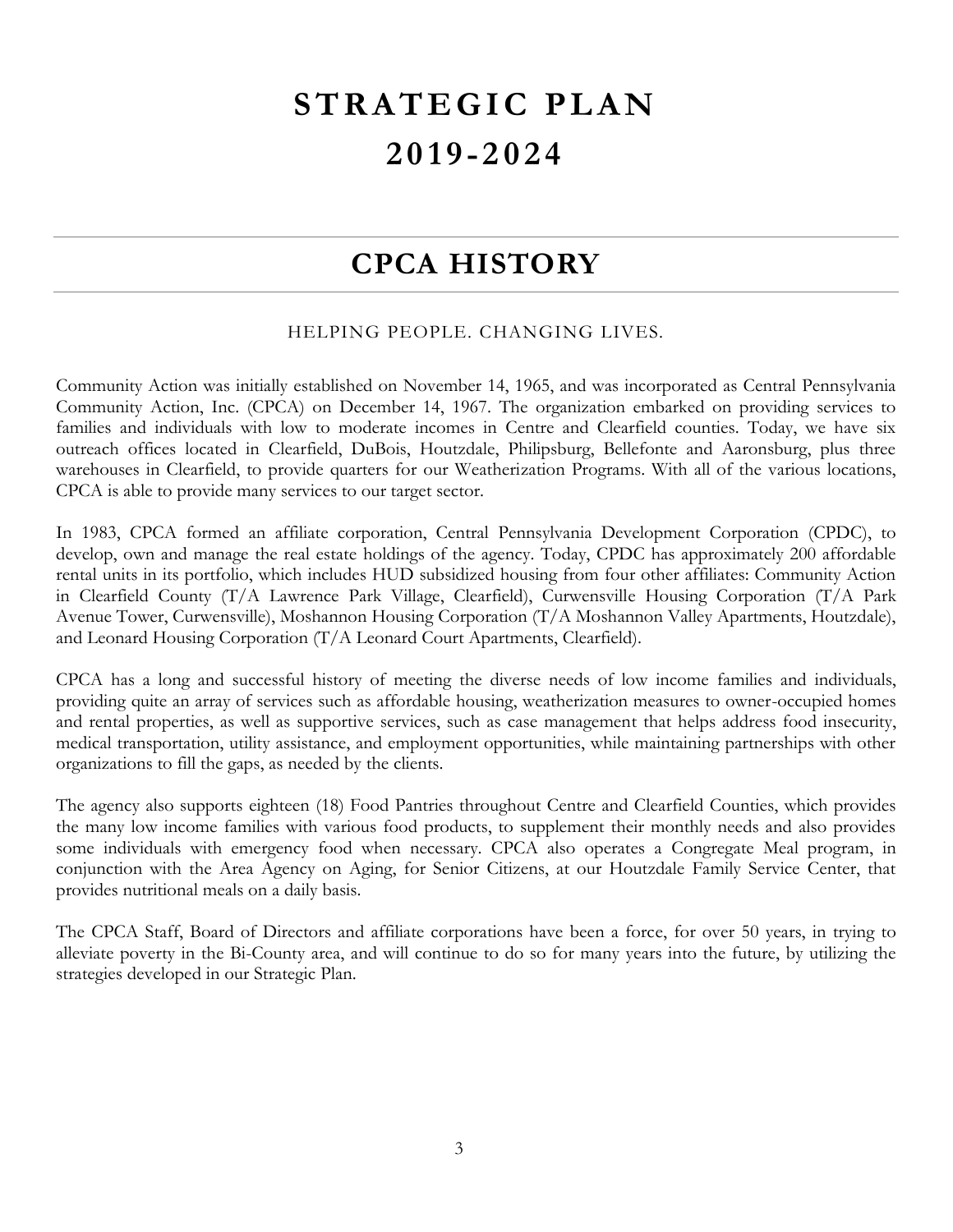### **VISION**

As an anti-poverty agency, we are painfully aware that the number of persons below the poverty level in Centre and Clearfield Counties has increased from 32,770 to 41,410 between the census of 2000 and the census of 2010. Now, more than ever, there is a huge disparity between the needs of the Community, and the resources available to meet those needs. As we continue to improve our ability to assess need, we recognize that we must do more to acquire the resources to meet those needs.

Our vision of Centre and Clearfield Counties continues to be one of thriving communities that offer safe, affordable housing, employment opportunities, transportation options and financial services by identifying and eliminating barriers for low to moderate income individuals and families.

After 52 years of serving our communities, we believe that we must reinvent our agency, and renew our energies to deal more effectively with anti-poverty issues that are increasing despite our efforts.

Our three (3) primary overall goals are the following:

- 1) Reduction of poverty
- 2) Revitalization of low-income communities
- 3) Empowerment of low-income individuals and families in becoming more self-sufficient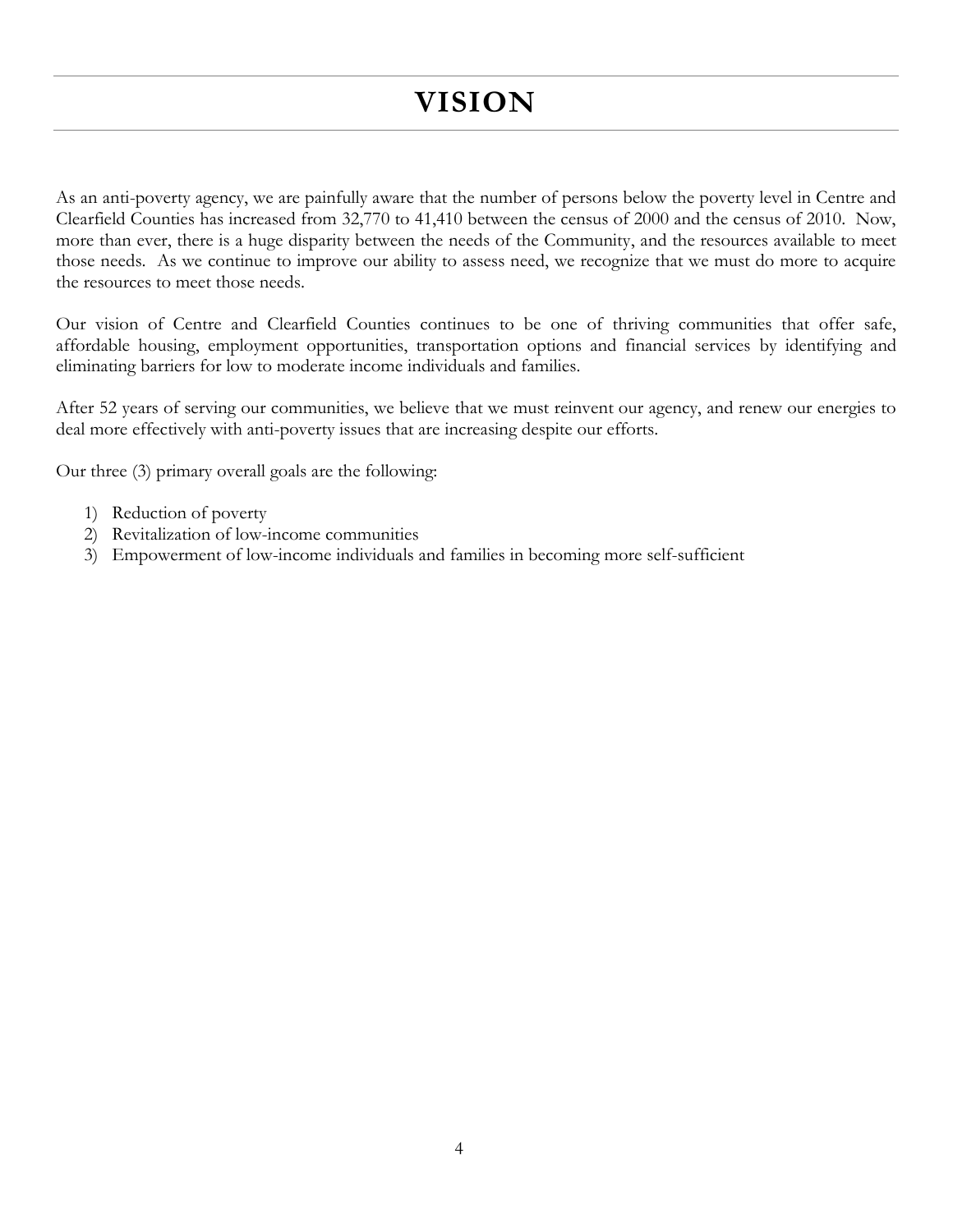### **MISSION**

### **Strengthening communities in Centre and Clearfield counties by helping families and individuals to become self-sufficient.**

### **Helping people, changing lives.**

In meeting our mission CPCA provides many programs and services to assist communities, individuals and families. We offer affordable rental housing, housing services such as homeowner rehabilitation, and weatherization.

Furthermore, in meeting basic needs, CPCA operates numerous programs and maintain partnerships with other organizations to help fill gaps.

- With a family-focused approach, CPCA's employment and training staff offers case planning, identifying goals and removing barriers to assist program participants in obtaining and maintaining employment.
- CPCA provides transportation and mileage reimbursement through the Medical Assistance Transportation Program (MATP) that assists residents in attending their medical appointments.
- CPCA addresses food-insecurity and nutritional needs through our food pantries; Congregate Meals; and Home-delivered meal programs.

CPCA will continue our efforts in providing programs that assist families and individuals to achieve self-sufficiency.

Finally, CPCA will continue to provide opportunities for staff's professional growth and knowledge. We recognize the importance of staff development in order for our efforts to be successful in empowering the individuals and families we serve.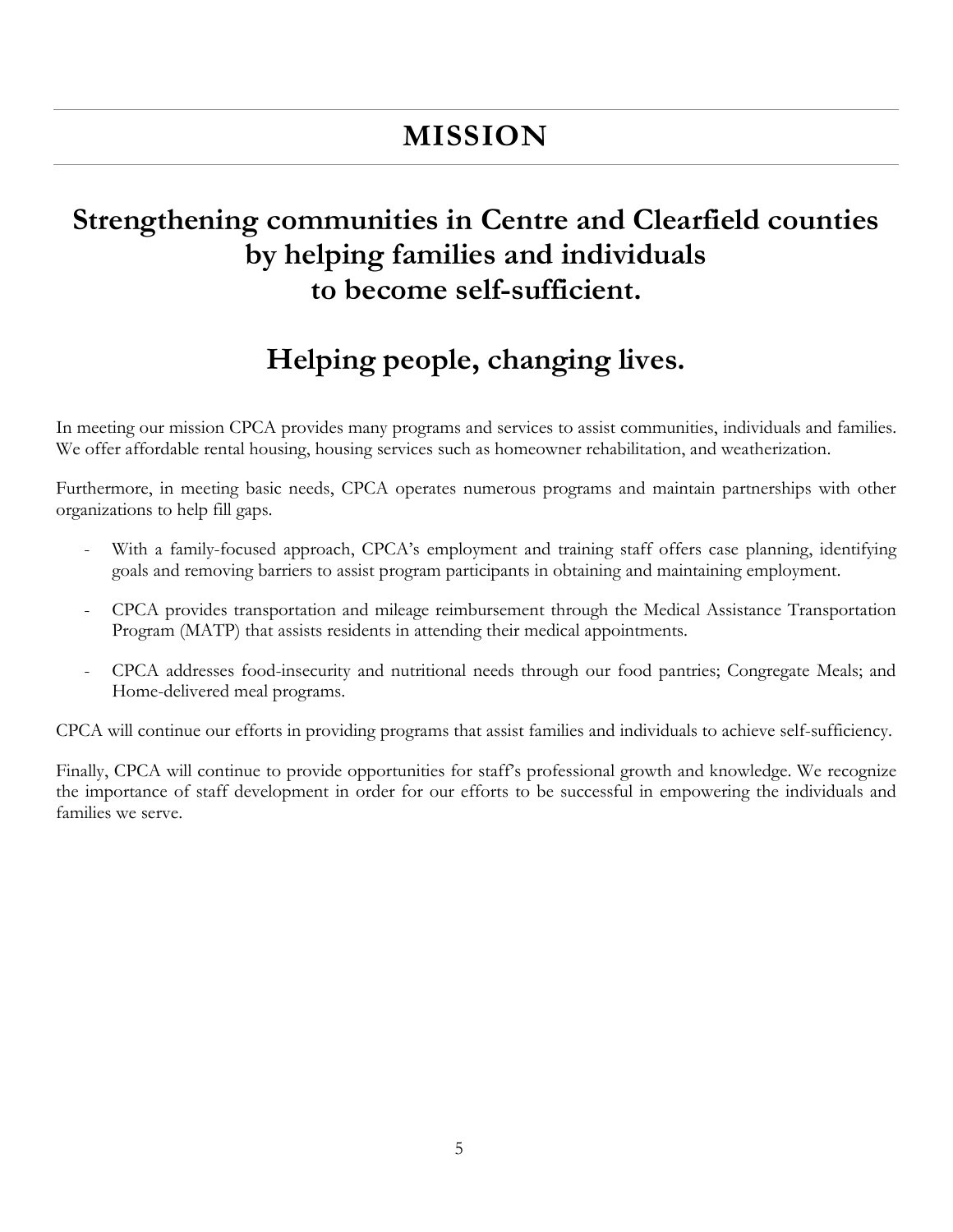### **STRATEGIC PLAN PARTICIPANTS**

### **BOARD MEMBERS**

Bill Carbone

Daniel Nelson

Holly Kithcart

Jan Reasinger

Rev. Dr. Kathleen Kelly Hopper

Lesa Norman

Nanci Rommel

Paul Springer

Randy Lemmo

Romayne Naylor

### **STAFF**

Bill Zupich – Executive Director Michelle Stiner – Director of Operations & Finance Deanna Graham – Development & Planning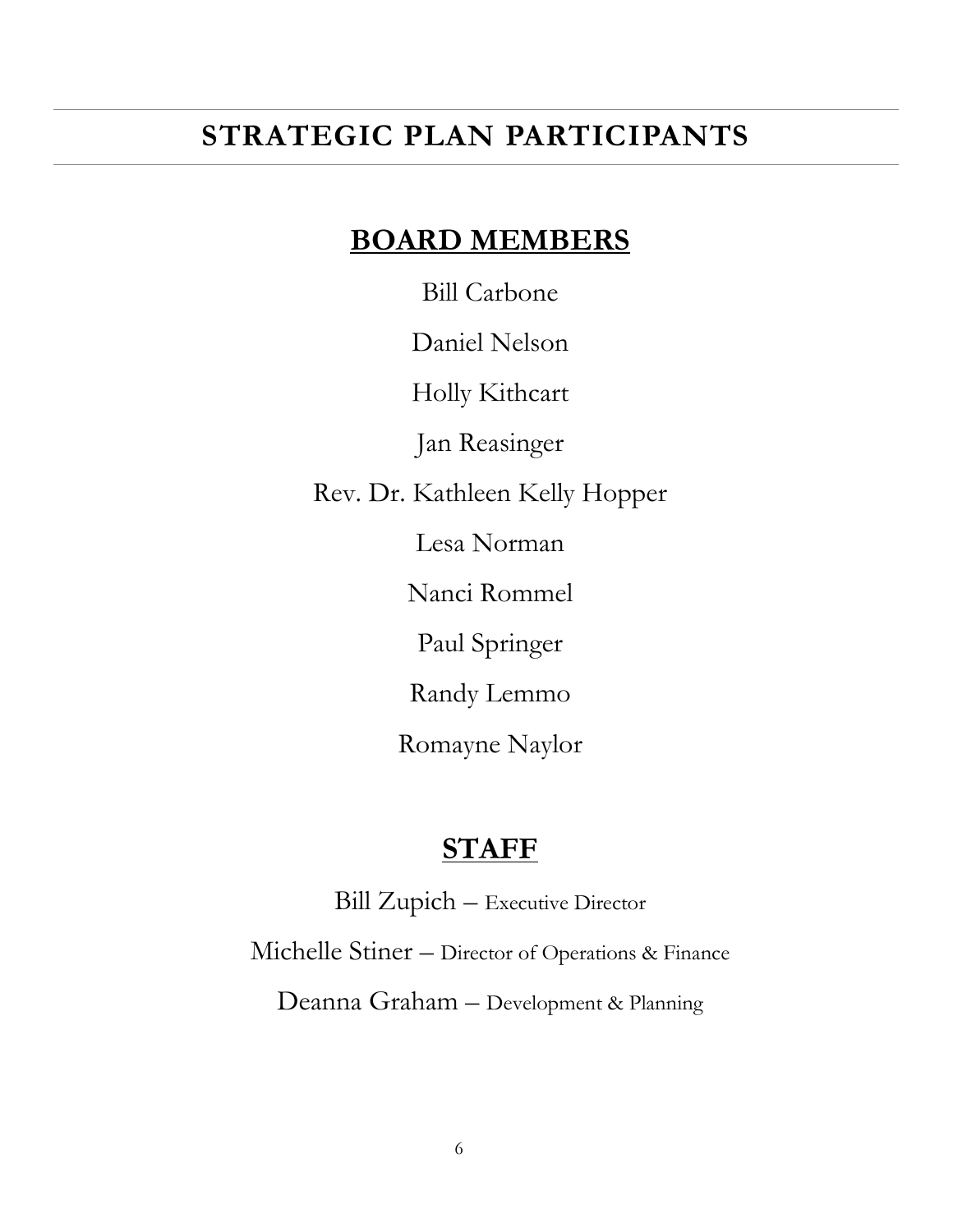## **Three National Community Action Goals Theory of Change Model**

- **Goal 1** Individuals and families with low incomes are stable and achieve economic security.
- Goal 2 Communities where people with low incomes live are healthy and offer economic opportunity.
- **Goal 3** People with low incomes are engaged and active in building opportunities in communities.

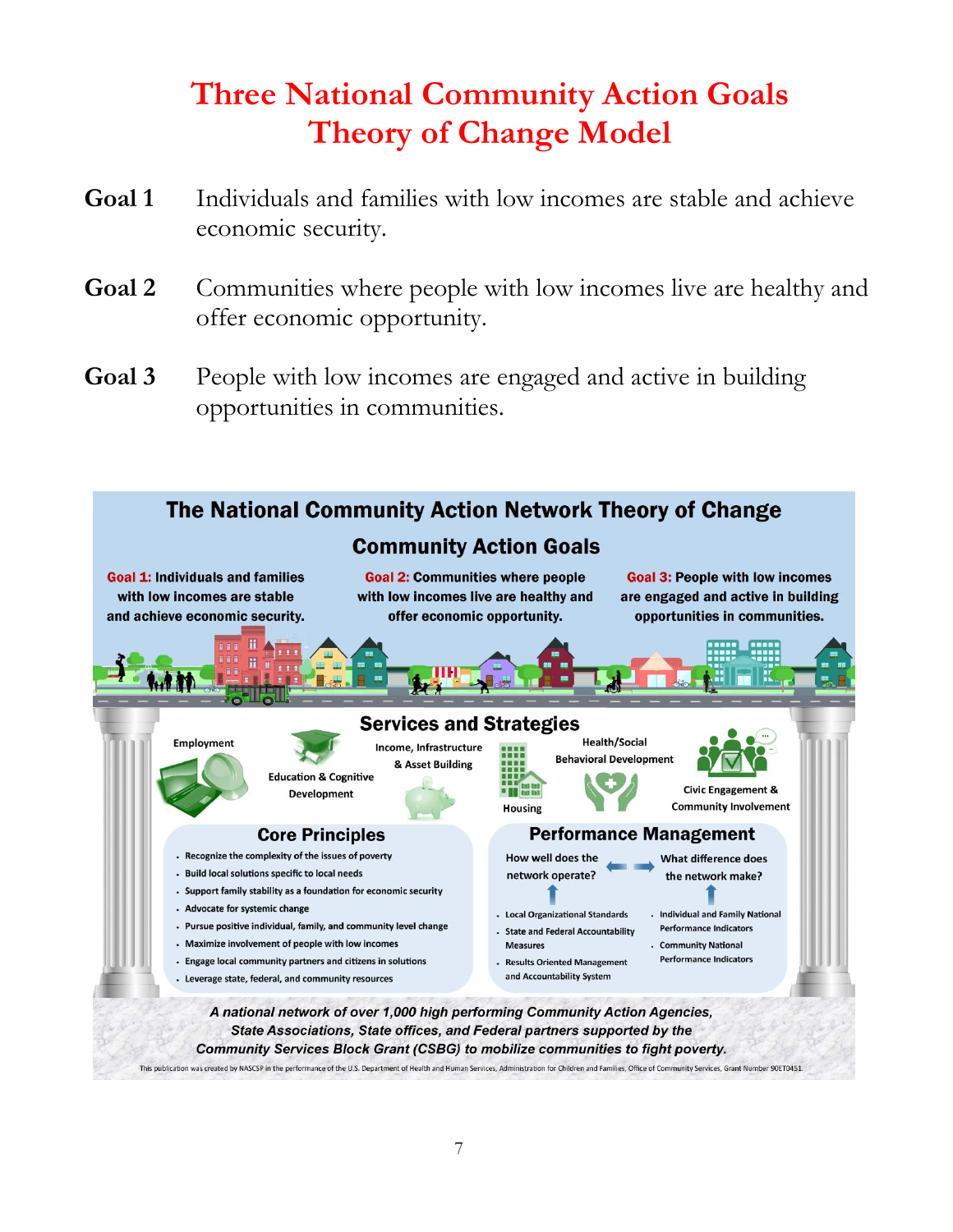# **PRIORITIES**

- **H**ousing
- Weatherization
- **Transportation**
- **Family Services** 
	- Employment
	- Food & Nutrition
- **Private Funding Opportunities**
- Agency Infrastructure
- **Future Strategies & Goals**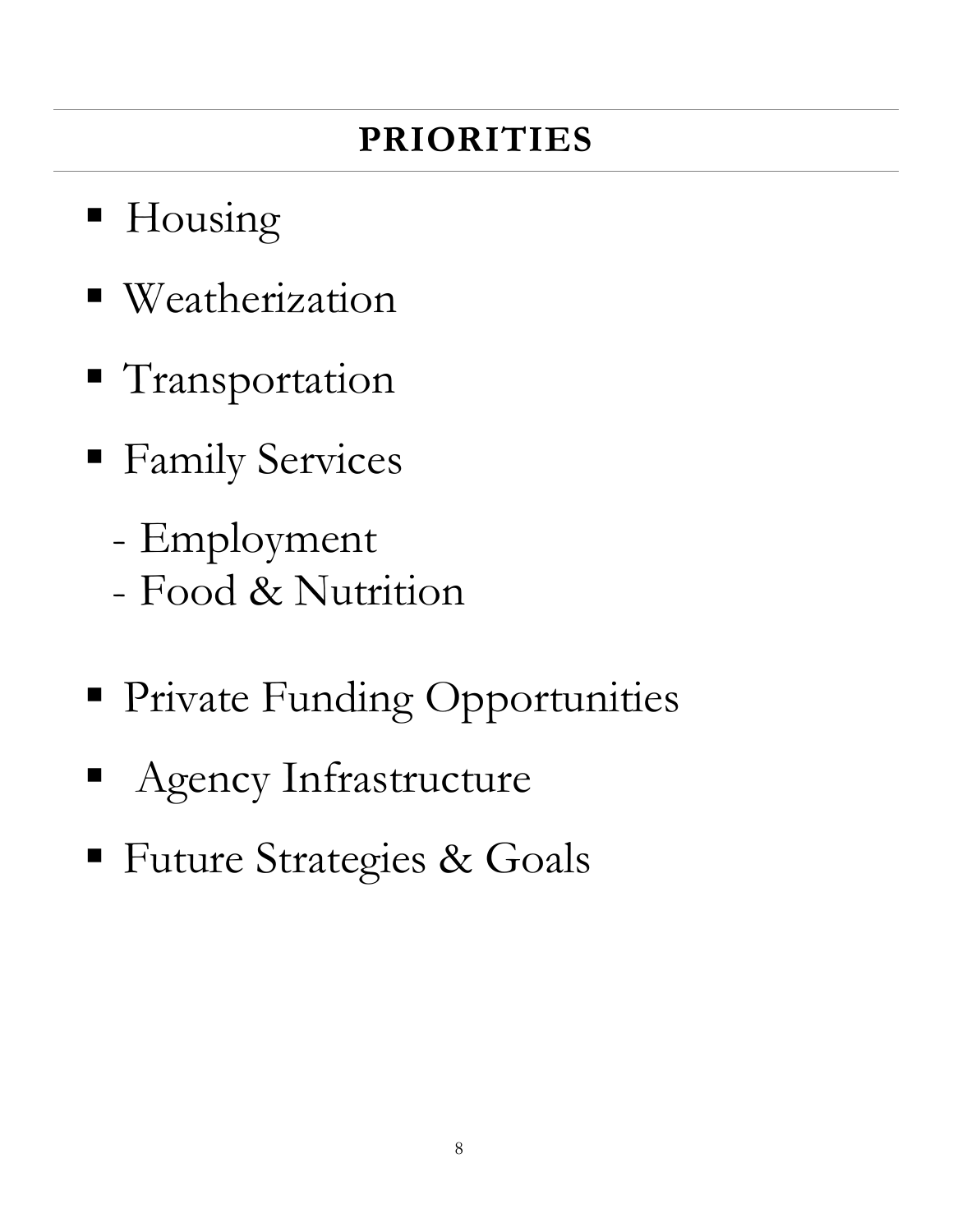### **HOUSING**

#### **Community Outcome:**

Increasing the availability of Affordable Housing for everyone within the two-county service area.

#### **Programmatic Goals**:

Maintain safe and affordable existing housing and continue to expand our portfolio within the two-county area where there is the most need. Furthermore, by keeping the following affiliates well managed, CPCA can only benefit the various communities where the corporations provide rental housing. The affiliate corporations include: Central PA Development Corporation; Community Action In Clearfield County Inc.; Curwensville Housing Corporation; Moshannon Housing Corporation; and Leonard Housing Corporation

#### **Indicator of Success**:

- Increasing the number of safe and affordable homes through homeowner rehabilitation projects.
- Expanding our safe and affordable housing initiative through obtaining and/or constructing new properties targeting low-income individuals/families.

#### **Challenges:**

Finding safe and affordable homes; blighted and older housing stock; cost of land in Centre County and the challenges between the two separate counties (Centre and Clearfield) regarding populations, areas and need; waiting lists for vouchers and some housing; level of rehabilitation need; houses failing inspections; and the "Not in my backyard" attitude of some communities. Low and middle income families are struggling and typically pay more than 30% of their income for housing. Rural locations limit access to employment and services. Water and sewer issues limit development as rising cost of utilities is a problem.

#### **Strategies:**

- Maintain existing rental units currently owned by affiliate corporations by accomplishing capital improvements on a regular basis.
- Utilization of affiliate corporation's real estate holdings to strengthen CPCA's financial position.
- Creating and maintaining partnerships with other housing agencies to meet the needs of the communities
- Seek funding and partnership opportunities in developing single family rental units
- Pursue opportunities to develop new housing in the two counties area, by targeting communities in the most need.
- Maintain existing rent and mortgage assistance programs through quality case management
- **Explore transitional and emergency housing needs and options**
- Advocate for additional housing funding with area legislators and private community stakeholders

#### **Team Leaders:**

Executive Director; Director of Operations & Finance; Development & Planning; and Property Manager.

#### **Resources:**

U.S. Housing and Urban Development (HUD); Department of Community and Economic Development (DCED); Pennsylvania Housing Finance Agency (PHFA); Emergency Food and Shelter Program (EFSP); Federal Home Loan Bank (FHLB); Clearfield County Government; Homeless Assistance Program (HAP) and cooperation with local stakeholders and private funding resources.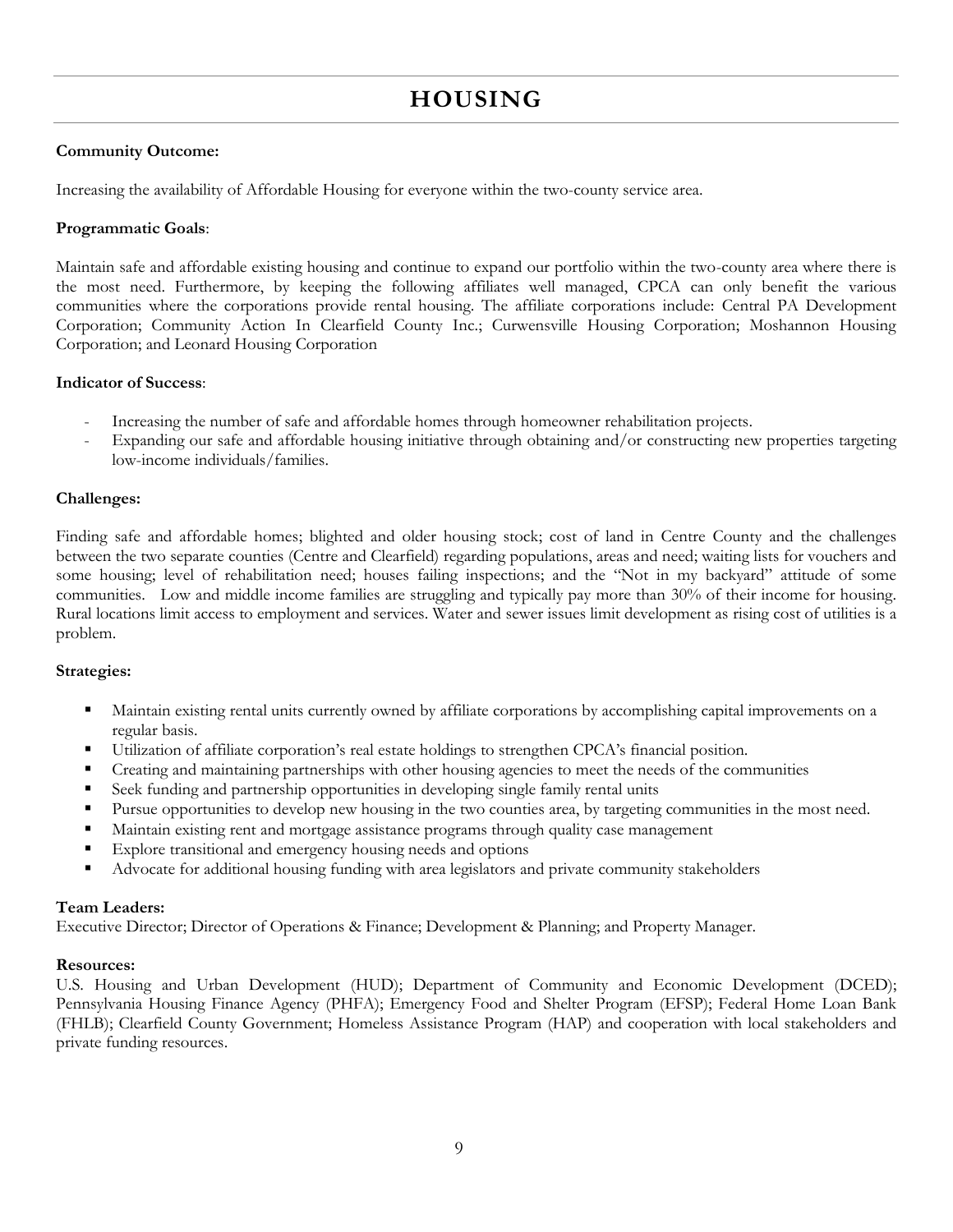### **WEATHERIZATION**

#### **Community Outcome:**

Increasing energy efficiency in homes by reducing energy costs and increasing comfort while safeguarding health and safety.

#### **Programmatic Goals:**

- Provide safe housing by weatherizing homes to help homeowners reduce their heating costs
- Increase production with more efficient construction methods and providing quality work
- Expand capacity through collaborations utilizing the various utility programs.

#### **Indicator of Success**:

Clients receiving weatherization services will have reduced heating utility costs, and a better, safer home environment.

#### **Challenges:**

Low educational levels; lack of awareness of home maintenance and operation; low income with little available to make modifications to living areas. Variable climatic conditions with large temperature swings between and within seasons.

#### **Strategies:**

- **Continue to provide energy efficiency measures through State and utility Weatherization programs.**
- Continue to maintain fully certified Weatherization crews.
- Increase agency capacity through partnerships with local utility companies in order to increase the number of homes weatherized and provide additional employment opportunities in our service area.

**Team Leaders:** Executive Director; Director of Operations & Finance; Development & Planning; and the Weatherization Dept. Supervisors

#### **Resources:**

Department of Energy (DOE); Department of Community and Economic Development (DCED); Weatherization Assistance Program (WAP); Low-Income Energy Assistance Program (LIHEAP); First Energy; UGI Utilities; National Fuel Gas; Penn College of Technology National Sustainable Structures Center.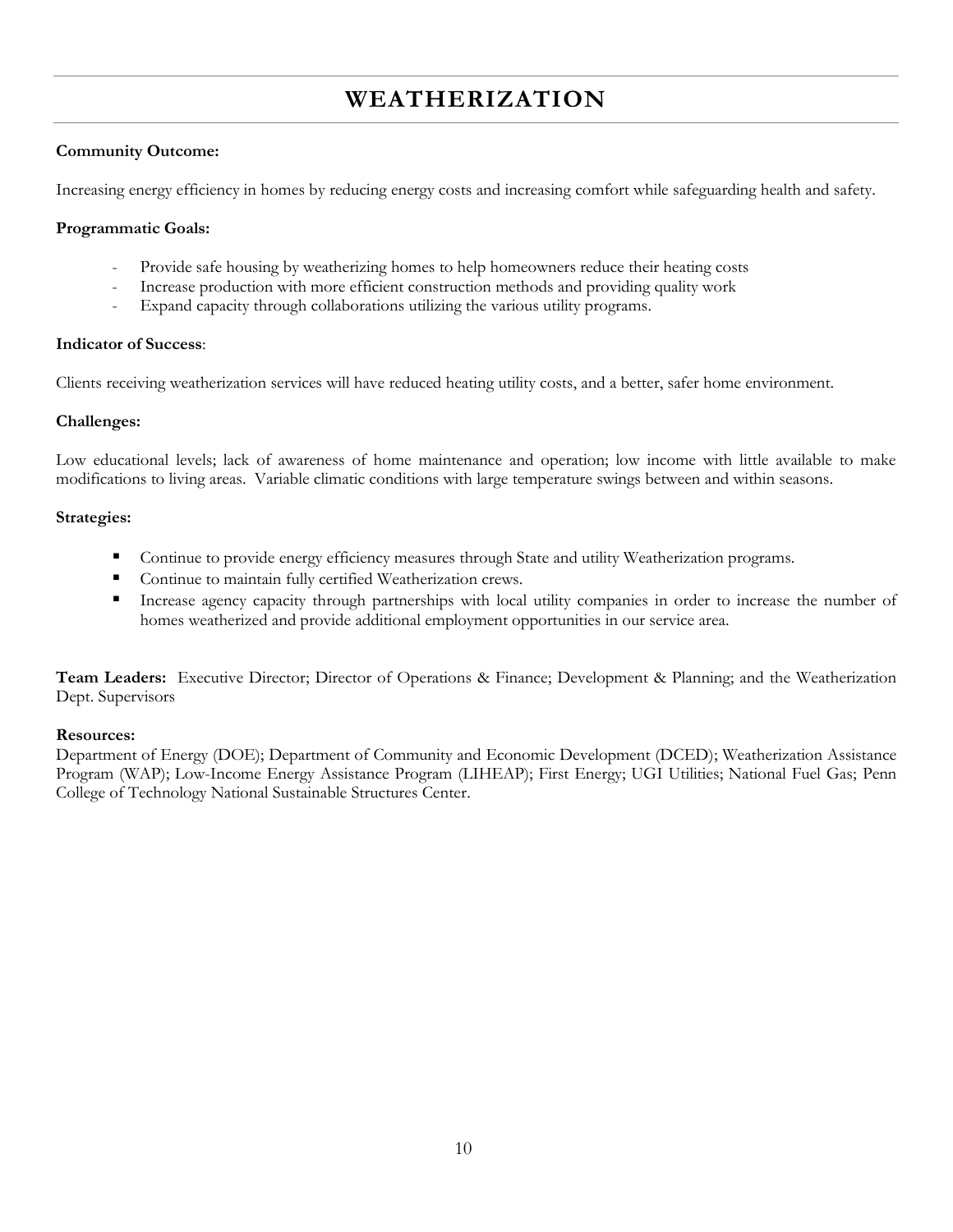### **TRANSPORTATION**

#### **Community Outcome:**

Provide safe and reliable transportation to low-income individuals and families throughout both Centre and Clearfield Counties.

#### **Agency Outcome**:

- Continue to operate and manage the MATP program at a high-level of efficiency throughout the Clearfield county area and commonwealth.
- Through the use of a Vehicle Assistance Program, CPCA will be able to help increase low-income individuals/families ability to obtain and maintain employment; be able to access medical care, and provide for their basic needs through various shopping establishments, etc.

#### **Indicator of Success**:

Increase in car ownership by low-income residents, and an increase access to public transportation.

#### **Challenges**:

Threat of losing the program due a state 'Broker Model' approach identifying three (3) regions providing MATP services throughout the commonwealth. Large square mileage over two county areas; cost of gas is very high; the times of availability and the cost of current transportation is a challenge; timing of appointments. Poor credit and/or budgeting, as well as, lack of license and/or ability to drive due to health, finances, criminal history and drug abuse.

#### **Strategies:**

- Continue to provide medical transportation services through MATP.
- Partner with existing providers and groups to advocate for transportation including creating a transportation coalition for Clearfield County.
- Seeking private and state or federal funding, in order to develop and sustain a program for securing and repairing cars for sale to low-income residents.
- Research a volunteer transportation program that provides volunteer drivers offering personal transportation to individuals and families who lack transportation for local medical appointments and/or transportation to meet nutritional needs through visits to local grocery stores, food pantries, etc.

**Team Leaders**: Executive Director; Director of Operations & Finance; Development & Planning; Medical Transportation Program (MATP) Supervisor and Family Services Supervisors.

#### **Resources:**

Collaborations with Department of Humans Services; Clearfield County Government; Health Ride Plus and ATA Pursue funding through private partnerships; and/or stated and federal resources such as Penn DOT, Department of Community and Economic Development (DCED), and Legislative Initiative.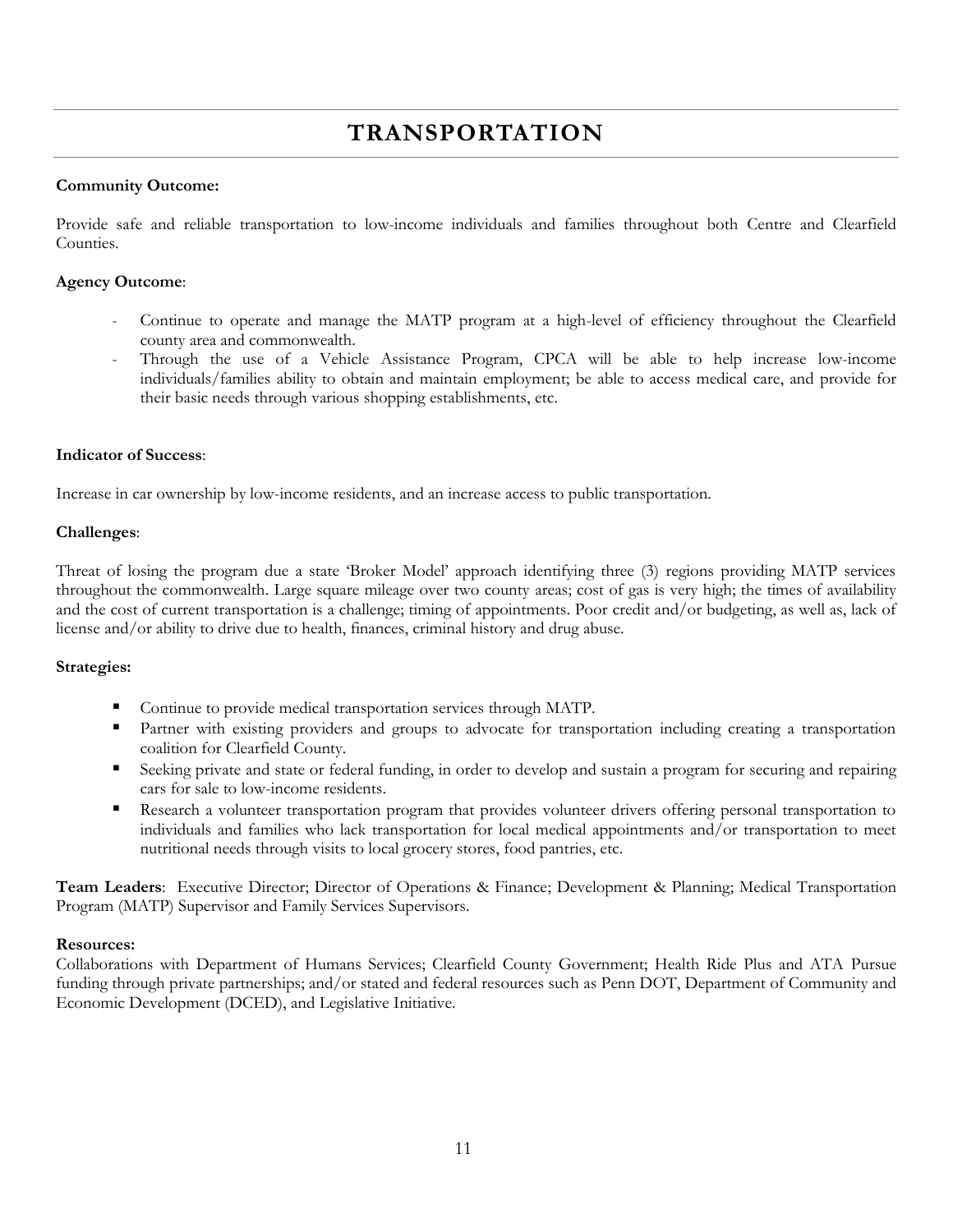### **EMPLOYMENT**

#### **Community Outcome:**

Increase the number of family-sustaining jobs with benefits for residents of our area.

#### **Programmatic Goal**:

Continue to provide quality case management with a family-focused approach in helping individuals and families identify barriers that are preventing eligible working household members from obtaining or maintaining employment.

#### **Indicator of Success**:

Increasing the number of people employed in jobs that allows the individual or family to remain self-sufficient and live above the poverty level.

#### **Challenges:**

Low education levels; lack of transportation; limited training options; limited options for people with medical or mental health disabilities; lack of communication from businesses regarding training needs; child care not available for some shifts; communication among agencies**.** Employers requiring criminal history background checks prior to hiring. At the same time, area Criminal Justice system is prosecuting many more minor, so-called "victimless" crimes, and the number of unemployed citizens with criminal "records" is escalating. Unemployed persons transitioning from incarceration to the workforce lack opportunities because of their criminal background.

#### **Strategies:**

- Identify barriers through a family-focused approach that prohibit employment opportunities.
- Seek partnerships and sustainable funding to develop own employment and training program to help raise awareness to needs and solutions.
- Continue advocate efforts for employment for people who have committed non-violent crimes.
- Increase collaborations with local community stakeholders that have a vested interest in the employment of lowincome individuals

#### **Team Leaders:**

Executive Director; Director of Operations & Finance; Development & Planning; and the Family Service Supervisors

#### **Resources:**

Department of Human Services; Temporary Assistance for Needy Families (TANF); Work Ready; PA Work Wear; North Central Workforce Investment Board; local Vo-Tech; and surrounding universities; local county assistance office(s); and local CareerLink. Pursue new resources, as well as, build and establish key partnerships that provide sustainable funding opportunities to help individuals obtain and maintain employment**.**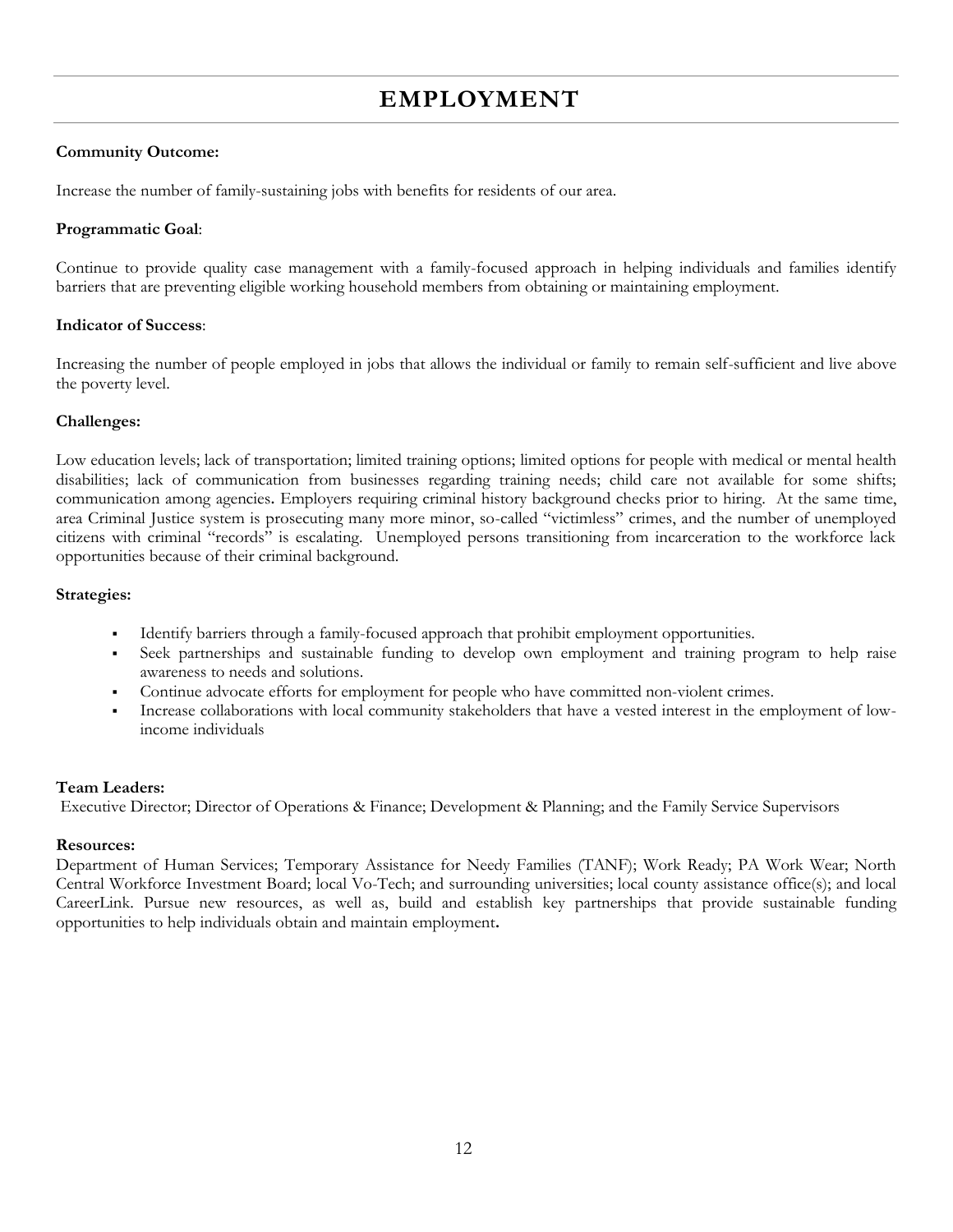### **FOOD & NUTRITION**

**Community Outcome:** Help alleviate hunger and increase overall health by providing the residents of both Clearfield and Centre counties access to food and nutrition.

**Programmatic Goals:** Increase awareness, within low-income communities, of the benefits of better nutrition and healthier lifestyles.

**Indicator of success:** Increase the number of residents engaging in a healthier lifestyle through improved nutrition.

**Challenges:** Funding is reliant upon the State Food Purchase Program (SFPP) and The Emergency Food Assistance Program (TEFAP) State/Federal, as well as, limits in the choices of food for distribution. Seeking alternate food resources that are cost-effective in meeting the needs of residents we serve.

#### **Strategies:**

- Maintain funding resources for all of CPCA's food programs.
- Maintain the farmer's market fresh food voucher program.
- **Continue to distribute written education materials regarding food and nutrition**
- **Increase public relations efforts to promote the agency and increase community awareness of need for these services.**
- Maintain feeding programs that help address the nutritional needs of homebound residents and the senior population.

#### **Team Leaders:**

Board of Directors, Executive Director, Director of Operations & Finance; Development & Planning; Family Services Supervisors

#### **Resources:**

State Food Purchase Program (SFPP); The Emergency Food Assistance Program (TEFAP); Central PA Food Bank; Imler's Poultry; and food pantries being operated with volunteers by diverse groups including religious organizations and area service clubs; Clearfield and Centre County Government; Human Services Development Fund (HSDF); Area Agency on Aging; The Nutrition Group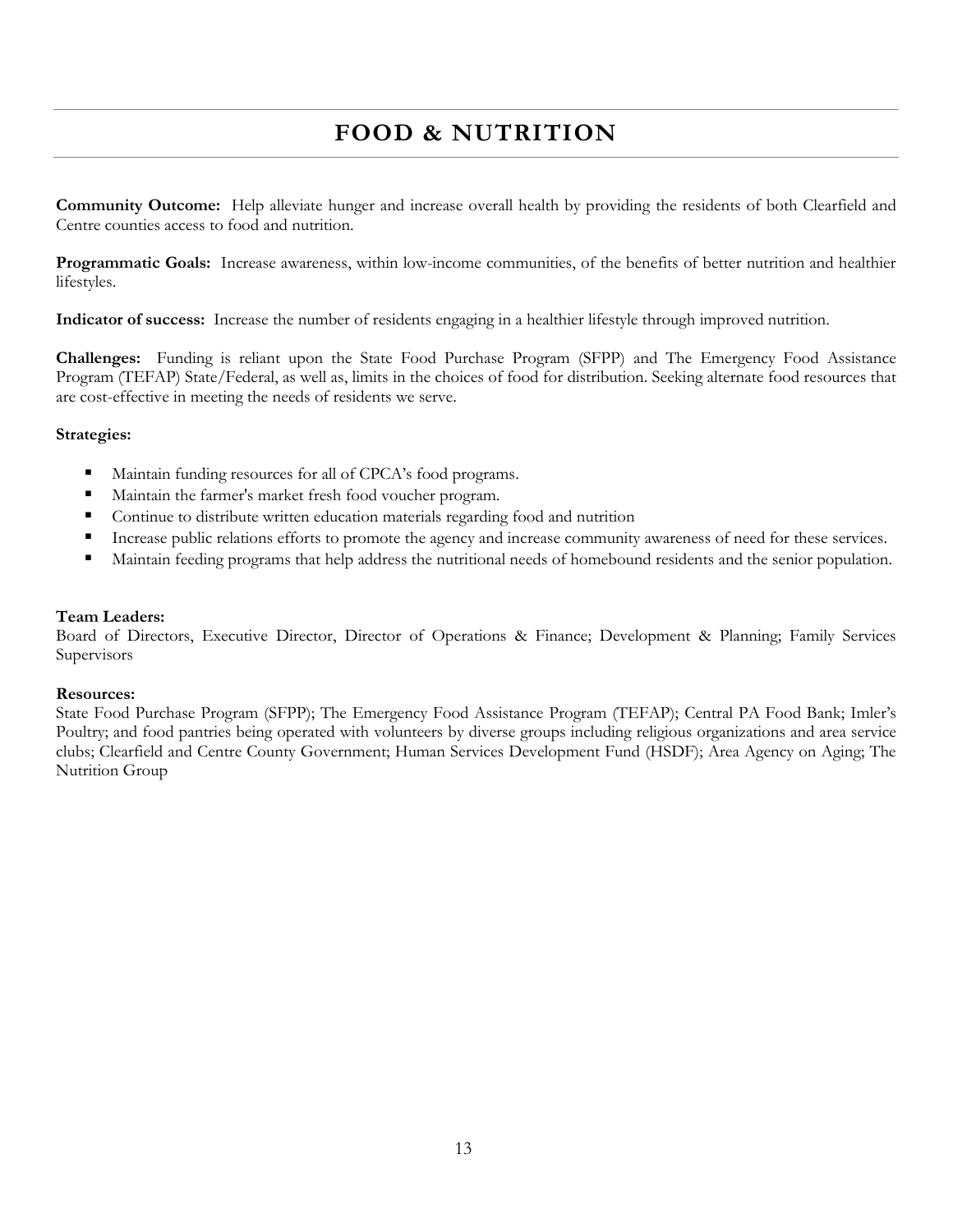### **PRIVATE FUNDING OPPORTUNITIES**

#### **Programmatic Goals:**

Additional financial resources to offset reliance upon local/state/federal governmental funding.

#### **Indicator of success:**

Programs and services increase to assist low-income individuals and families. In the event of loss of any local/state/federal funding, the agency is able to sustain currently offered programs, as well as, maintaining staff and preventing layoffs or job cuts.

#### **Challenges:**

Competing for the same funding as other non-profits.

#### **Strategies:**

- Explore the potential for strategic partnerships with other Community Action agencies and other local community stakeholders to strengthen grant applications and/or increase a supplemental income
- Continue to maintain the current housing stock while pursuing to build additions to real estate portfolio of affiliates.
- Increase public relations efforts to promote the agency, and increase community awareness of services and outcomes.
- Research fundraising opportunities to support our emergency CPCA Assist fund.
- Research tax-credit programs offered by state and federal government.

#### **Team Leaders:**

.

Board of Directors; Executive Director; Director of Operations & Finance; Development & Planning; CPCA Supervisors.

#### **Resources:**

Funding may be increased through the agency's specialized housing properties and units. Seeking partnerships with private entities and local community stakeholders that share the same mission in assisting low-income individuals and families.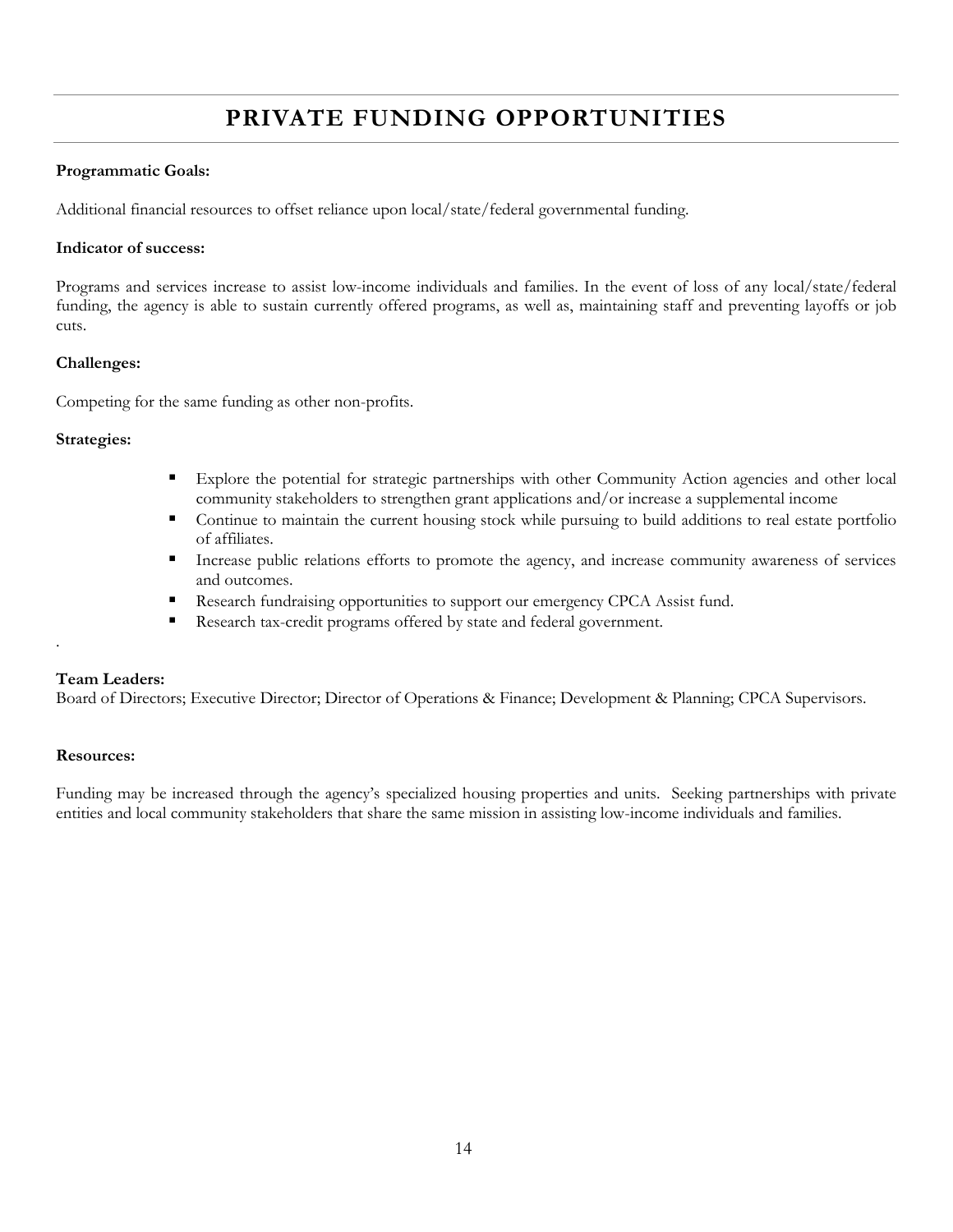### **AGENCY INFRASTURE ~STRATEGIES~**

#### **Committee Strategies**

 Form and establish long-standing committees consisting of Board; Staff; and Volunteers. Some examples are:

- Finance Committee
- Annual Review Strategic Planning Committee
- ROMA Committee

#### **Communication Strategies**

- Engage local community stakeholders through legislative visits, agency events; and other public relation outlets.
- Continue to develop local and regional collaborations with other organizations and community stakeholders.
- Provide more opportunities and initiatives to increase volunteer numbers.
- To enhance our mission, by seeking third party collaborations with creating and maintaining Agency website.
- Maintain and/or expand upon available technological resources in order to support staff with the most up-to-date equipment for efficiency.

#### **Employee Strategies**

- Provide ongoing education, training and support services to staff, as well as, training staff to know and use all available resources both within and outside the agency.
- Increase communications and engagements with local faith-based organizations and ministeriums and improve the overall communications of the agency with the public by continuing to produce employee newsletter and marketing material.
- Increase employee awareness of agency strategic goals. Celebrate successes by informing staff of positive outcomes.
- $\triangleright$  Continue to support outreach centers by both developing standardized services and encourage community specific responses to community needs.

#### **Board Strategies**

- Utilize the Board in assisting and enhancing in our professional networks.
- Assure all new and existing Board Members are in compliance with the CSBG Act.
- Complete Annual Board Assessments and provide ongoing education regarding roles and responsibilities.

#### **Implementing ROMA Strategies**

- Implement ROMA to newly hired employees during their orientation.
- $\triangleright$  Provide annual ROMA training to staff and Board members both new and seasoned.
- Remain in CSBG compliance by identifying CPCA staff members to fulfill separate roles as a ROMA Implementer and ROMA Trainer.

#### **Financial Strategies**

 $\triangleright$  Continue to review financial policies, and seek additional input from board members, to streamline operations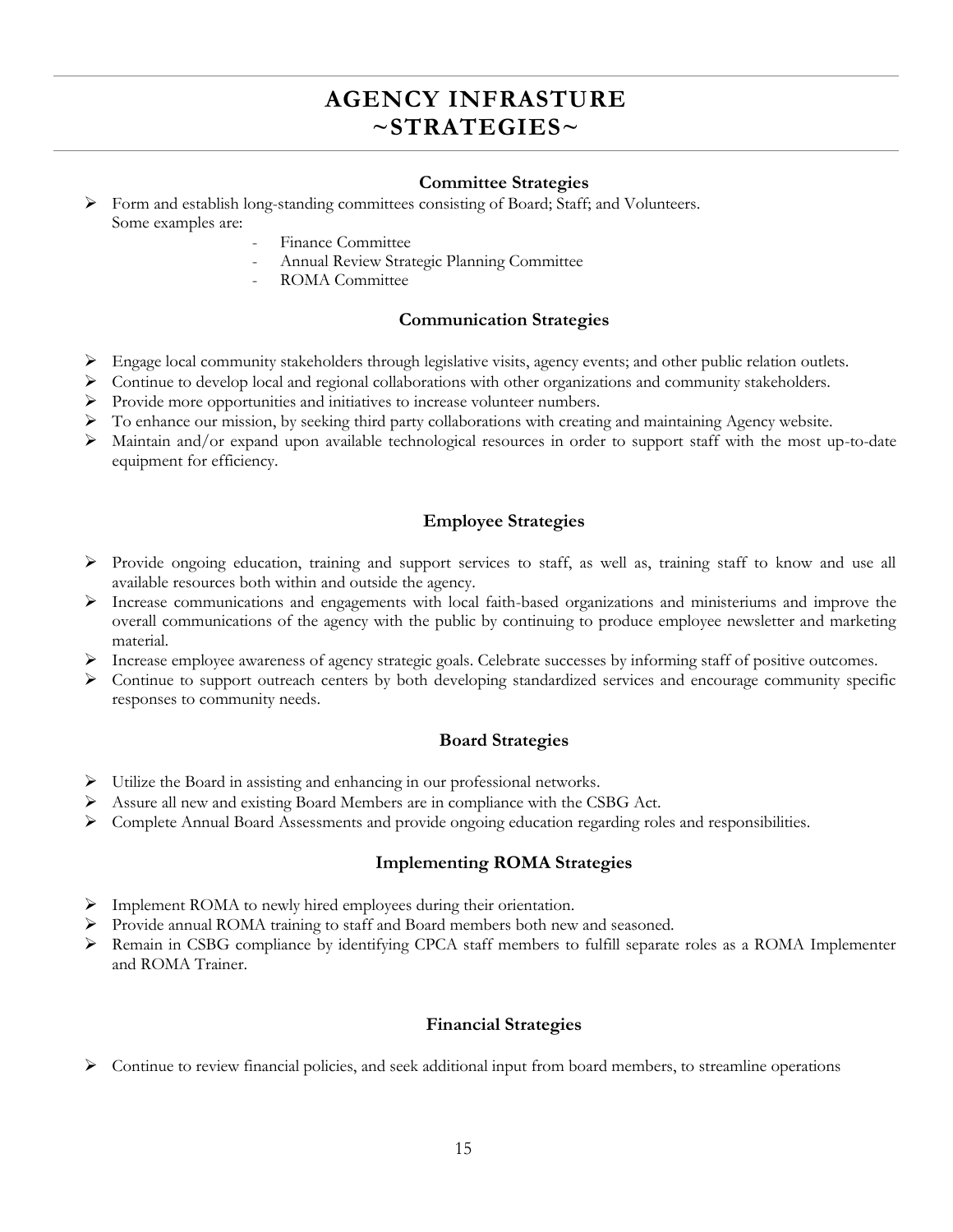### **~FUTURE STRATEGIES AND GOALS~**

- Annual Strategic Planning Reviews
- Conduct an annual or bi-annual Needs Assessment (both internally and externally with local community stakeholders) to help identify any changing or continuing needs within the two-county coverage area.
- Create and implement service agreements and Memorandum of Understanding (MOU) with collaborative partnerships.
- Exploring our niche and taking an active role in helping to address the Opioid Epidemic in our community.
- Identify partnerships with local stakeholders to enhance existing programs or create new opportunities that support our mission.
- Public Relations with Public Sessions (informational; demonstrations; etc.).
- Re-assess Strategic Locations
- Being proactive in the 2020 Census by educating hard-to-reach areas and low-income populations about the benefits of participating in the 2020 Census in order to help ensure everyone is fairly counted.
- Enhance outreach with a more consumer-friendly CPCA Website
- Exploring Pay Scale Analysis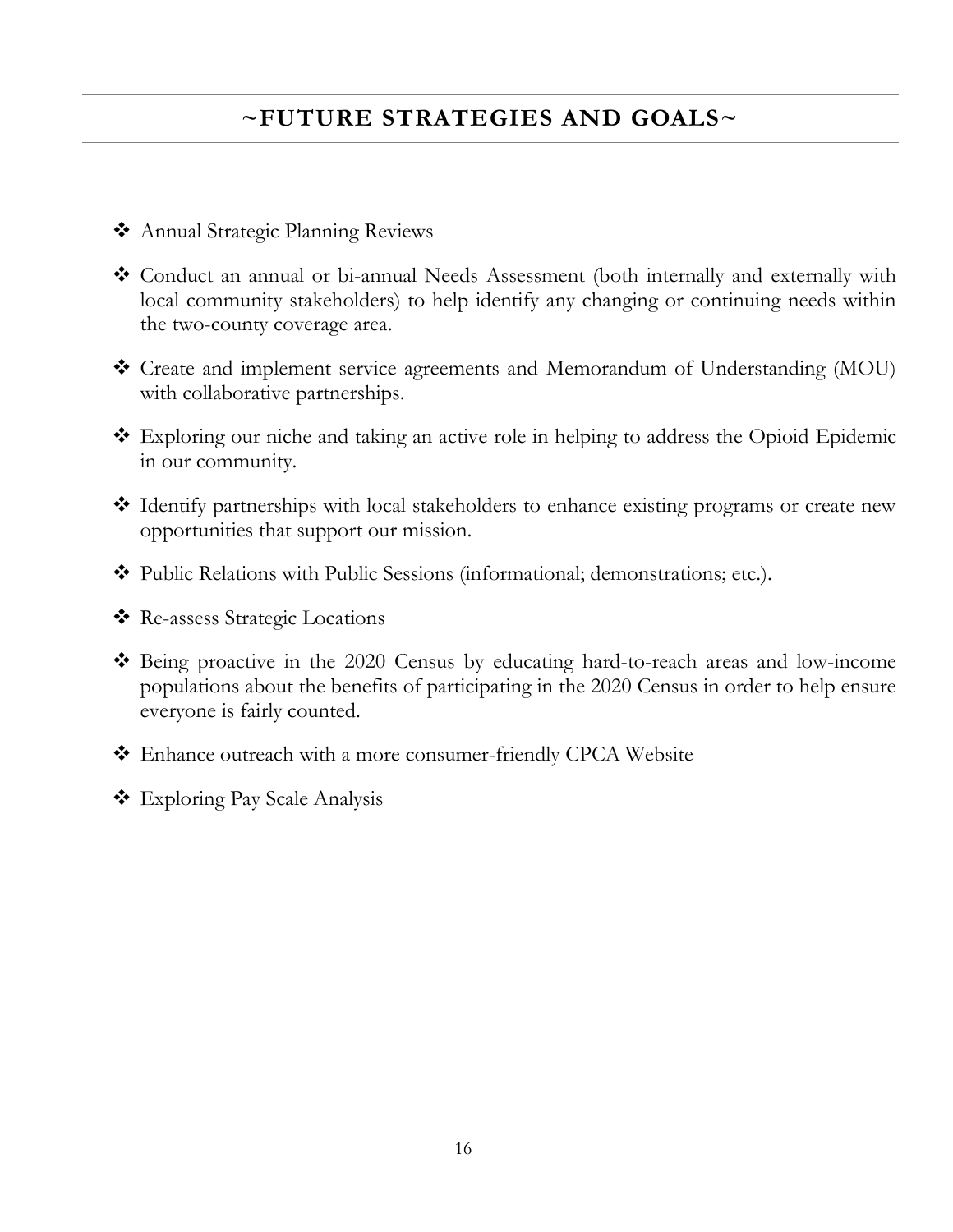### **ONGOING REVIEW AND MONITORING**

- The final Strategic Plan for the period 2019 through 2024 will be distributed to each employee of CPCA, and to each Board Member of the governing board. New hires will also receive a copy of the plan at orientation.
- The Director of Operations and Finance will annually assign objectives for all CPCA Departments that relate to the achievement of the strategic goals and objectives and will be presented to the Board of Directors.
- The Executive Director will periodically review progress of the individual departments toward the assigned objectives and require written reports from Director of Operations and Finance by the end of the calendar year.